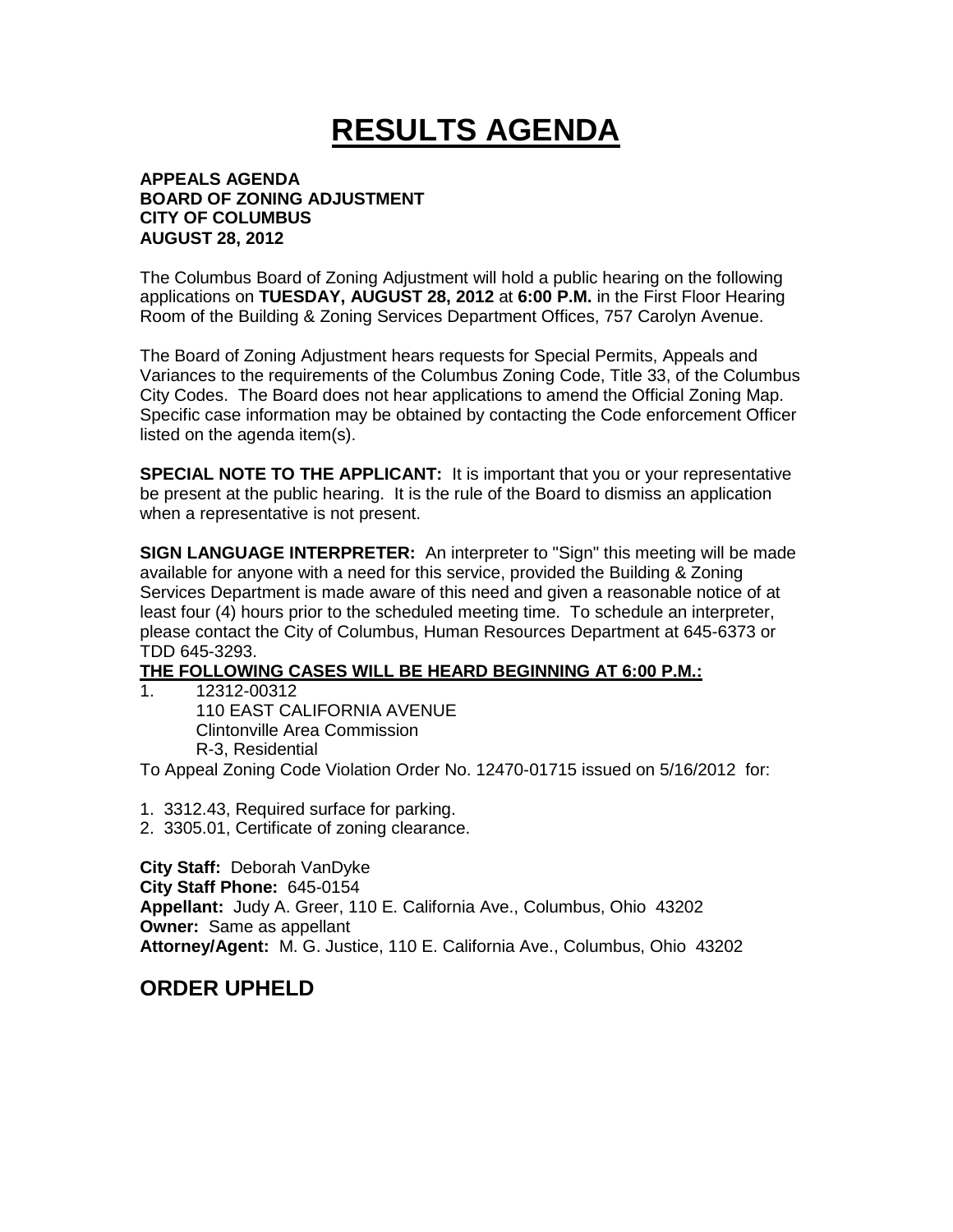#### **AGENDA BOARD OF ZONING ADJUSTMENT CITY OF COLUMBUS, OHIO AUGUST 28, 2012**

The Columbus Board of Zoning Adjustment will hold a public hearing on the following applications on **TUESDAY, AUGUST 28, 2012** at **6:00 P.M.** in the First Floor Hearing Room of the Department of Building & Zoning Services, 757 Carolyn Avenue.

The Board of Zoning Adjustment hears requests for Special Permits, Appeals and Variances to the requirements of the Columbus Zoning Code, Title 33, of the Columbus City Codes. The Board does not hear applications to amend the Official Zoning Map. Specific case information may be obtained by contacting the Department of Building & Zoning Services, 757 Carolyn Avenue, 645-4522.

**SPECIAL NOTE TO THE APPLICANT:** It is important that you or your representative be present at the public hearing. It is the rule of the Board to dismiss an application when a representative is not present.

**SIGN LANGUAGE INTERPRETER:** An interpreter will be made available for anyone in need of this service. To request an interpreter, please contact the City of Columbus, Department of Building & Zoning Services at 645-4522 at least four (4) hours before the scheduled meeting time.

\_\_\_\_\_\_\_\_\_\_\_\_\_\_\_\_\_\_\_\_\_\_\_\_\_\_\_\_\_\_\_\_\_\_\_\_\_\_\_\_\_\_\_\_\_\_\_\_\_\_\_\_\_\_\_\_\_\_\_\_\_\_\_\_

| 1. | <b>Application No.:</b>   | 12310-00195                                                |
|----|---------------------------|------------------------------------------------------------|
|    | Location:                 | 9440 SOUTH OLD STATE ROAD (43085), located on the          |
|    |                           | west side of S. Old State Rd., approximately 420 ft. south |
|    |                           | of Erin St.                                                |
|    | <b>Area Comm./Civic:</b>  | <b>Far North Columbus Communities Coalition</b>            |
|    | <b>Existing Zoning:</b>   | R, Rural District                                          |
|    | <b>Request:</b>           | Variance to Section:                                       |
|    |                           | 3332.06, R-rural area district requirements.               |
|    |                           | To allow a lot split resulting in two parcels less than    |
|    |                           | 5 acres each, with a single-family dwelling and            |
|    |                           | associated ancillary structures on one and a lattice-      |
|    |                           | type communications tower and associated                   |
|    |                           | structures on the other.                                   |
|    | Proposal:                 | To allow a lot split.                                      |
|    | Applicant(s):             | Karen Helmlinger; c/o Michael T. Shannon; Crabbe, Brown    |
|    |                           | & James                                                    |
|    |                           | 500 S. Front St., Suite 1200                               |
|    |                           | Columbus, Ohio 43215                                       |
|    | <b>Property Owner(s):</b> | Karen Helmlinger                                           |
|    |                           | 9440 S. Old State Rd.                                      |
|    |                           | Columbus, Ohio 43035                                       |
|    | <b>Case Planner:</b>      | Dave Reiss, 645-7973                                       |
|    | E-mail:                   | DJReiss@Columbus.gov                                       |
|    | <b>APPROVED</b>           |                                                            |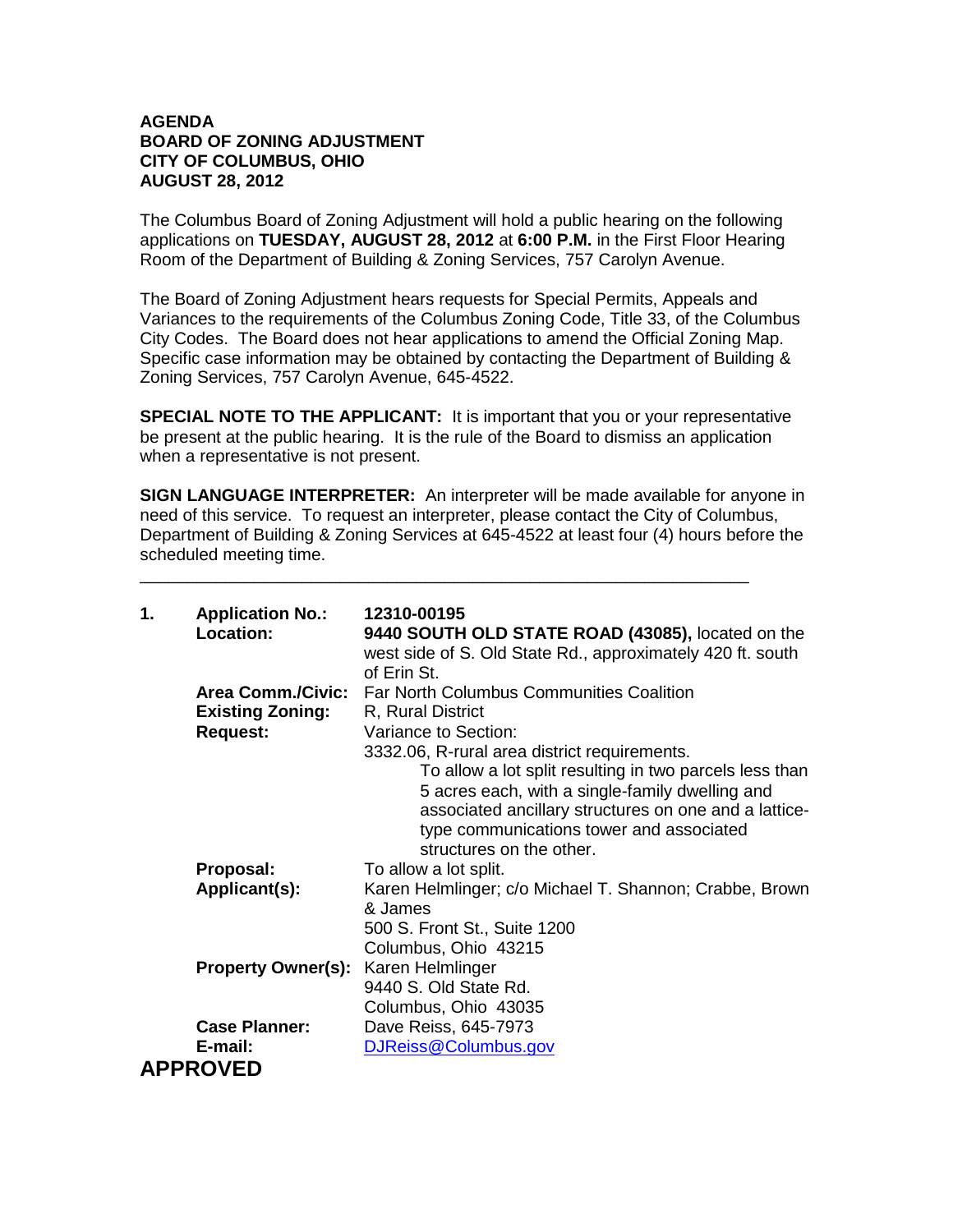| 2. | <b>Application No.:</b>        | 12310-00333                                               |
|----|--------------------------------|-----------------------------------------------------------|
|    | <b>Location:</b>               | 1177 - 1201 OLENTANGY RIVER ROAD (43212), located         |
|    |                                | at the northwest corner of W. 3rd Ave. & Olentangy River  |
|    |                                | Rd.                                                       |
|    | <b>Area Comm./Civic:</b>       | 5 <sup>th</sup> By Northwest Area Commission              |
|    | <b>Existing Zoning:</b>        | M, Manufacturing & C-4, Commercial Districts              |
|    | <b>Request:</b>                | Variance(s) to Section(s):                                |
|    |                                | 3372.704, Setback requirements.                           |
|    |                                | To increase the maximum building setback from 25          |
|    |                                | ft. to 40 ft. for a new restaurant building and to 50 ft. |
|    |                                | for an existing commercial building. Also, to reduce      |
|    |                                | the required parking setback from 25 ft. to 5 ft.         |
|    |                                | along Olentangy River Rd.                                 |
|    |                                | 3372.707, Landscaping and screening.                      |
|    |                                | To not locate a dumpster behind the principle             |
|    |                                | building; to permit the placement of a dumpster on        |
|    |                                | the north side of a restaurant building.                  |
|    |                                | 3372.709, Parking and circulation.                        |
|    |                                | To permit parking spaces and a circulation aisle          |
|    |                                | between a principal building and the street right-of-     |
|    |                                | way line along Olentangy River Rd.                        |
|    | Proposal:                      | To construct a new restaurant building and to convert a   |
|    |                                | former production studio into retail stores.              |
|    | Applicant(s):                  | Northstar Realty; c/o Jackson B. Reynolds; Smith & Hale,  |
|    |                                | L.L.C.                                                    |
|    |                                | 37 W. Broad St., Suite 725                                |
|    |                                | Columbus, Ohio 43215                                      |
|    | <b>Property Owner(s):</b>      | Olentangy TKT, L.L.C. & Cab Holding Company, L.L.C.       |
|    |                                | 150 E. Broad St., Suite 300                               |
|    |                                | Columbus, Ohio 43215                                      |
|    | <b>Case Planner:</b>           | Dave Reiss, 645-7973                                      |
|    | E-mail:                        | DJReiss@Columbus.gov                                      |
|    | APPROVED (3372.707, WITHDRAWN) |                                                           |
|    |                                |                                                           |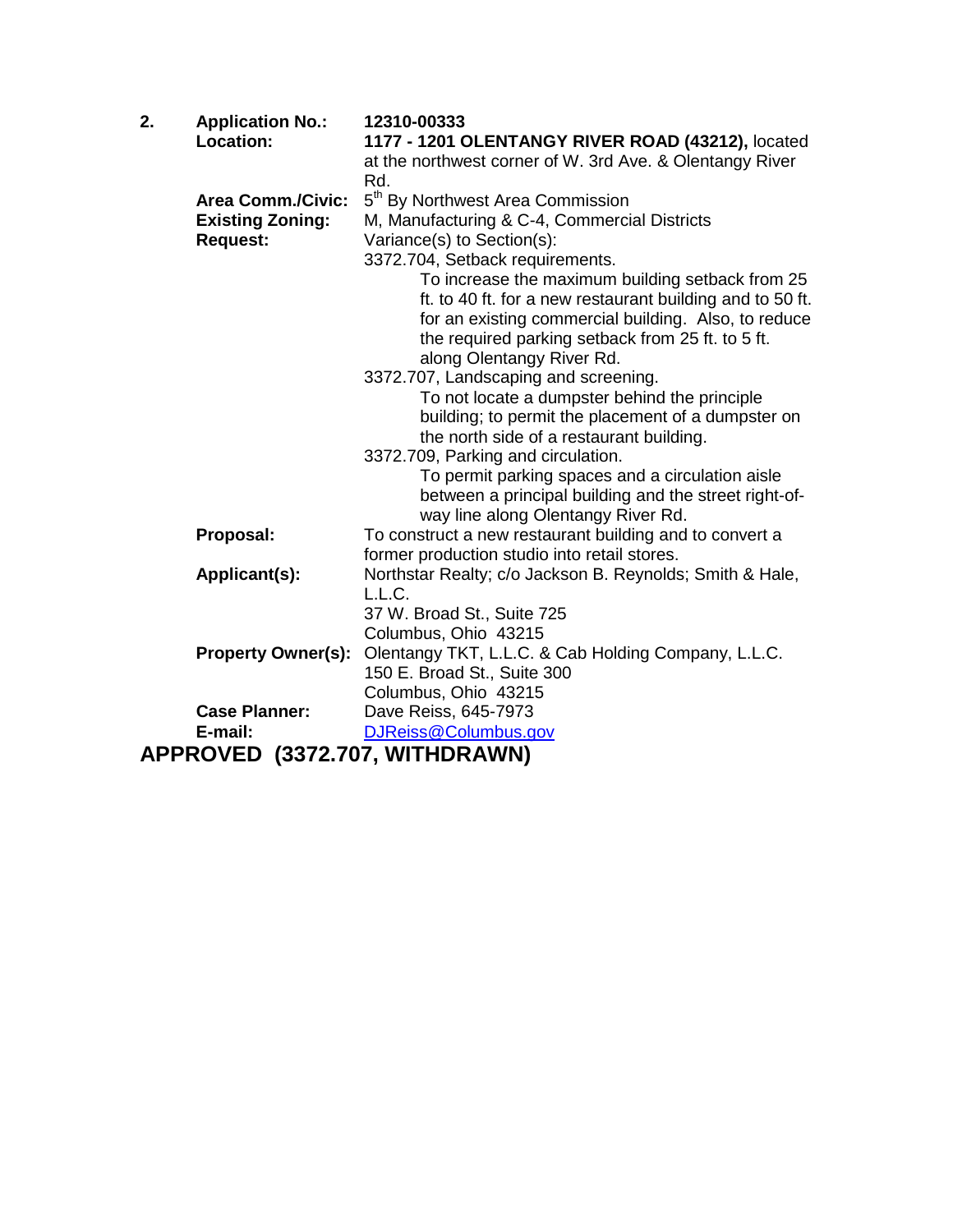| 3. | <b>Application No.:</b>             | 12310-00334                                                       |
|----|-------------------------------------|-------------------------------------------------------------------|
|    | <b>Location:</b>                    | 1433 WEST 3RD AVENUE (43212), located on the south                |
|    |                                     | side of 3 <sup>rd</sup> Avenue at the terminus of Hollywood Place |
|    | <b>Area Comm./Civic:</b>            | 5th by Northwest Area Commission                                  |
|    | <b>Existing Zoning:</b>             | C-4, Commercial District                                          |
|    | <b>Request:</b>                     | Variance(s) to Section(s):                                        |
|    |                                     | 3312.49, Minimum Number of Parking Spaces                         |
|    |                                     | To reduce the minimum number of additional                        |
|    |                                     | parking spaces from 92 to 30.                                     |
|    |                                     | 3312.21(B), Landscaping and Screening.                            |
|    |                                     | To provide no landscaping or screening                            |
|    |                                     | 3312.27, Parking Setback Line.                                    |
|    |                                     | To reduce the parking setback line from 25 feet to 0              |
|    |                                     | feet.                                                             |
|    |                                     | 3356.11, Building Setback Line.                                   |
|    |                                     | To reduce the building setback from 25 feet to 0                  |
|    |                                     | feet.                                                             |
|    | Proposal:                           | To construct an outdoor patio.                                    |
|    | Applicant(s):                       | Third & Hollywood Bar & Grill.                                    |
|    |                                     | 1433 West 3rd Avenue.                                             |
|    |                                     | Columbus, Ohio 43212                                              |
|    | <b>Property Owner(s): Applicant</b> |                                                                   |
|    | <b>Case Planner:</b>                | Jamie Freise, 645-6350                                            |
|    | E-mail:                             | JFFreise@Columbus.gov                                             |
|    | <b>APPROVED</b>                     |                                                                   |
|    |                                     |                                                                   |

| 4. | <b>Application No.:</b>   | 12310-00337                                                 |
|----|---------------------------|-------------------------------------------------------------|
|    | <b>Location:</b>          | 792 SOUTH 5TH STREET (43206), located on the west           |
|    |                           | side of South 5th Street, approximately 90 feet south of    |
|    |                           | Columbus Street.                                            |
|    | <b>Area Comm./Civic:</b>  | <b>German Village Commission</b>                            |
|    | <b>Existing Zoning:</b>   | R2F, Residential District                                   |
|    | <b>Request:</b>           | Variance(s) to Section(s):                                  |
|    |                           | 3332.18(D), Lot Coverage                                    |
|    |                           | To increase the lot coverage from 52.89% to                 |
|    |                           | 55.70%.                                                     |
|    | Proposal:                 | To construct a one story addtion to an existing residential |
|    |                           | dwelling.                                                   |
|    | Applicant(s):             | William Hugus Architects, LTD.                              |
|    |                           | 750 Mohawk Street                                           |
|    |                           | Columbus, Ohio 43206                                        |
|    | <b>Property Owner(s):</b> | James & Nancy Fleming                                       |
|    |                           | 792 South 5th Street                                        |
|    |                           | Columbus, Ohio 43206                                        |
|    | <b>Case Planner:</b>      | Jamie Freise, 645-6350                                      |
|    | E-mail:                   | JFFreise@Columbus.gov                                       |
|    | <b>APPROVED</b>           |                                                             |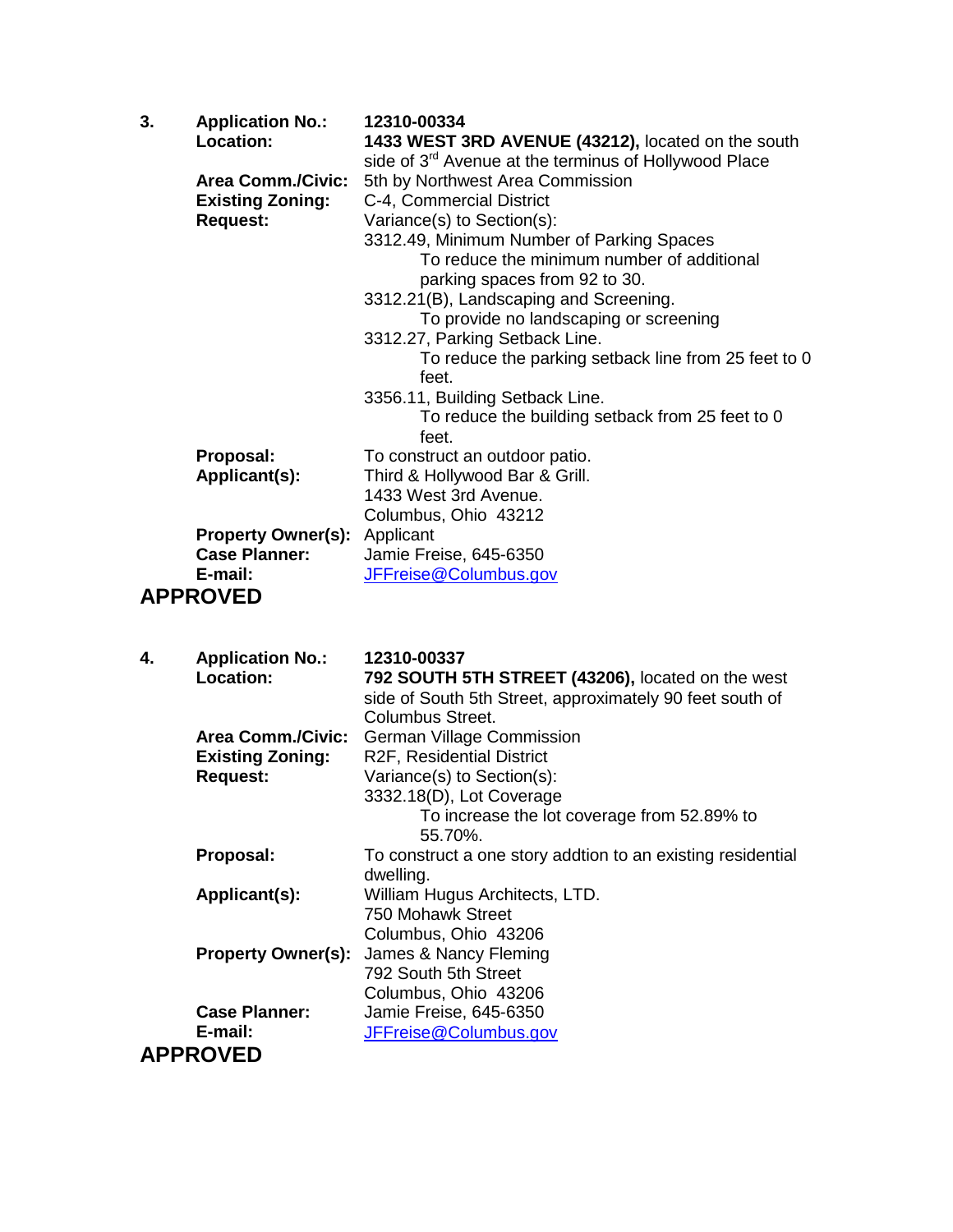| 5. | <b>Application No.:</b><br>Location:                | 12310-00338<br>1401 BETHEL ROAD (43220), located at the southeast                            |
|----|-----------------------------------------------------|----------------------------------------------------------------------------------------------|
|    |                                                     | corner of Bethel Road and Godown Road.                                                       |
|    | <b>Area Comm./Civic:</b><br><b>Existing Zoning:</b> | <b>Northwest Civic Association</b><br>C-4, Commercial District                               |
|    | <b>Request:</b>                                     | Variance(s) to Section(s):                                                                   |
|    |                                                     | 3312.11, Drive-up Stacking Area                                                              |
|    |                                                     | To reduce the number of stacking units from 8 to 6.                                          |
|    | Proposal:                                           | To add a pick-up window to an existing building.                                             |
|    | Applicant(s):                                       | Certified Oil Corp., c/o Donald Plank, Plank Law Firm                                        |
|    |                                                     | 145 E. Rich Street, FI 3                                                                     |
|    |                                                     | Columbus, Ohio 43215                                                                         |
|    | <b>Property Owner(s):</b><br><b>Case Planner:</b>   | Applicant<br>Jamie Freise, 645-6350                                                          |
|    | E-mail:                                             | JFFreise@Columbus.gov                                                                        |
|    | <b>APPROVED</b>                                     |                                                                                              |
|    |                                                     |                                                                                              |
| 6. | <b>Application No.:</b>                             | 12310-00339                                                                                  |
|    | <b>Location:</b>                                    | 1024 NORTH HIGH STREET (43201), located at the                                               |
|    |                                                     | northeast corner of High Street and 2nd Avenue. It also                                      |
|    | <b>Area Comm./Civic:</b>                            | has frontage on Mt. Pleasant Avenue.                                                         |
|    | <b>Existing Zoning:</b>                             | Italian Village Commission<br>C-4, Commercial & M, Manufacturing District                    |
|    | <b>Request:</b>                                     | Variance(s) to Section(s):                                                                   |
|    |                                                     | 3309.14(A), Height Districts                                                                 |
|    |                                                     | To increase the allowable height of a building from                                          |
|    |                                                     | 35 feet to 68 feet.                                                                          |
|    |                                                     | 3312.27, Parking Setback Line                                                                |
|    |                                                     | To reduce the parking setback from 10 feet to 5                                              |
|    |                                                     | feet.                                                                                        |
|    |                                                     | 3312.49, Minimum Number of Parking Spaces<br>To reduce the minimum number of on-stie parking |
|    |                                                     | spaces from 294 to 87.                                                                       |
|    |                                                     | 3312.53, Loading Space                                                                       |
|    |                                                     | To not provide a loading space.                                                              |
|    |                                                     | 3356.11, C-4 District Setback Lines                                                          |
|    |                                                     | To reduce the building setback on High Street from                                           |
|    |                                                     | 60 feet to 0 feet and on East 2nd Street from 25                                             |
|    |                                                     | feet to 0 feet.<br>3363.24, Building Lines in M, Manufacturing District                      |
|    |                                                     | To reduce the building setback along Mt. Pleasant                                            |
|    |                                                     | Avenue from 6 feet to 1 foot.                                                                |
|    | Proposal:                                           | To redevelop an existing structure and construct an                                          |
|    |                                                     | addition to include new ground floor commercial with 58                                      |
|    |                                                     | dwelling units above.                                                                        |
|    | Applicant(s):                                       | Elford Development, Ltd. c/o Michael B. Fitzpatrick                                          |
|    |                                                     | 1220 Dublin Road                                                                             |
|    |                                                     | Columbus, Ohio 43215                                                                         |
|    | <b>Property Owner(s):</b>                           | Briar Gate Realty, Inc. c/o Michael B. Fitzpatrick<br>1220 Dublin Road                       |
|    |                                                     |                                                                                              |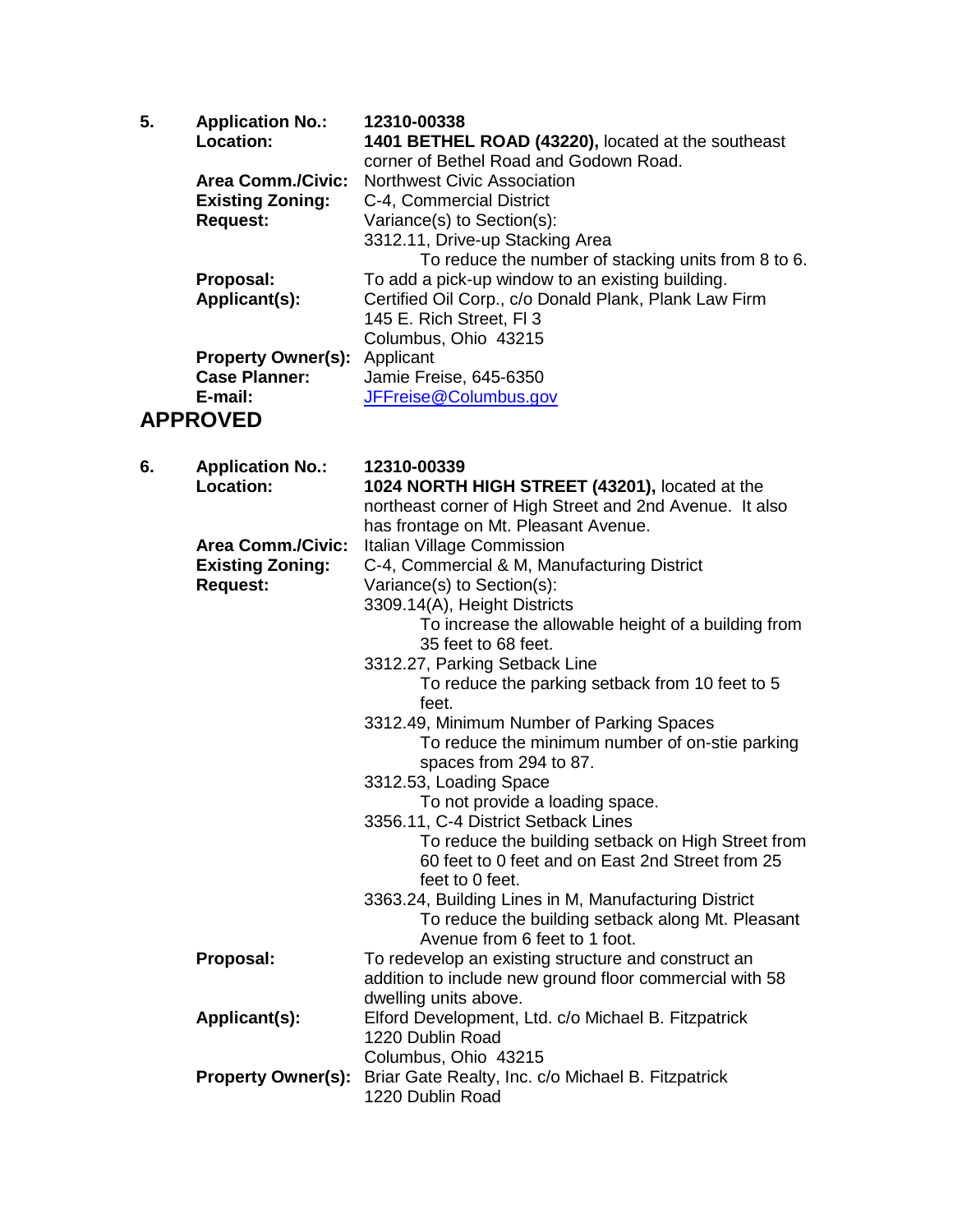|                      | Columbus, Ohio 43215   |
|----------------------|------------------------|
| <b>Case Planner:</b> | Jamie Freise, 645-6350 |
| E-mail:              | JFFreise@Columbus.gov  |
|                      |                        |

## **TABLED**

| 7. | <b>Application No.:</b>   | 12310-00340                                               |
|----|---------------------------|-----------------------------------------------------------|
|    | <b>Location:</b>          | 2298 WORTHINGWOODS BLVD. (43065), located on the          |
|    |                           | north side of Worthingwoods Blvd., approximately 700 feet |
|    |                           | west of Atherton Road.                                    |
|    |                           | <b>Area Comm./Civic:</b> Far Northwest Coalition          |
|    | <b>Existing Zoning:</b>   | <b>SR, Suburban Residential District</b>                  |
|    | <b>Request:</b>           | Variance(s) to Section(s):                                |
|    |                           | 3332.27, Rear Yard                                        |
|    |                           | To reduce the required rear yard from 25% to              |
|    |                           | $19.2\%$ .                                                |
|    | Proposal:                 | To construct an enclosed porch.                           |
|    | Applicant(s):             | Daryl R. Allen, DBA Deck Builders Unlimited               |
|    |                           | 2160 Leah Lane                                            |
|    |                           | Reynoldsburg, Ohio 43068                                  |
|    | <b>Property Owner(s):</b> | Gene Bassin                                               |
|    |                           | 2298 Worthing Woods Blvd.                                 |
|    |                           | Columbus, Ohio 43065                                      |
|    | <b>Case Planner:</b>      | Jamie Freise, 645-6350                                    |
|    | E-mail:                   | JFFreise@Columbus.gov                                     |
|    | TADI FR                   |                                                           |

#### **TABLED**

| 8.            | <b>Application No.:</b><br>Location:<br>Area Comm./Civic:<br><b>Existing Zoning:</b><br><b>Request:</b> | 12310-00341<br>3454 NORTH HIGH STREET (43214), located on the east<br>side of N. High St., 245 ft. north of E. N. Broadway St.<br>Clintonville Area Commission<br>C-4, Commercial District<br>Variance (s) to Section(s):<br>3312.11, Drive-up stacking area.<br>To reduce the minimum number of stacking spaces<br>from 6 to 5 for a drive-up teller window. |
|---------------|---------------------------------------------------------------------------------------------------------|---------------------------------------------------------------------------------------------------------------------------------------------------------------------------------------------------------------------------------------------------------------------------------------------------------------------------------------------------------------|
|               | Proposal:                                                                                               | To remodel and construct an addition to an existing credit<br>union building.                                                                                                                                                                                                                                                                                 |
|               | Applicant(s):                                                                                           | <b>Charles Wertz</b><br>6130 Sunbury Rd.<br>Westerville, Ohio 43081                                                                                                                                                                                                                                                                                           |
|               | <b>Property Owner(s):</b>                                                                               | Jodi Henricks<br>3454 N. High St.<br>Columbus, Ohio 43214                                                                                                                                                                                                                                                                                                     |
|               | <b>Case Planner:</b><br>E-mail:                                                                         | Dave Reiss, 645-7973<br>DJReiss@Columbus.gov                                                                                                                                                                                                                                                                                                                  |
| <b>TABLED</b> |                                                                                                         |                                                                                                                                                                                                                                                                                                                                                               |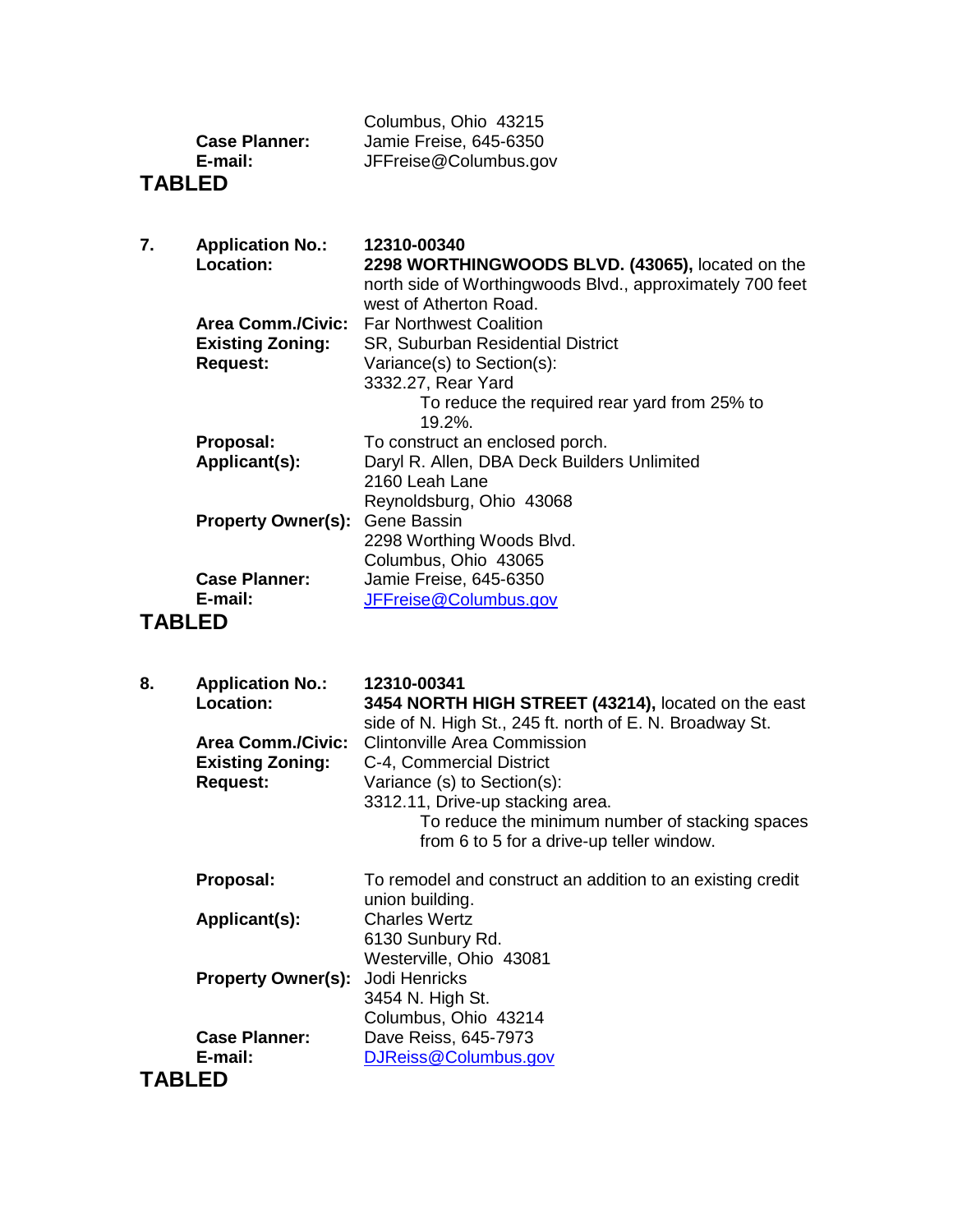| 9. | <b>Application No.:</b>   | 12310-00342                                                 |
|----|---------------------------|-------------------------------------------------------------|
|    | <b>Location:</b>          | 246 EAST SYCAMORE STREET (43206), located on the            |
|    |                           | north side of E. Sycamore St., approximately 55 ft. west of |
|    |                           | S. 6th St.                                                  |
|    | <b>Area Comm./Civic:</b>  | German Village Area Commission                              |
|    | <b>Existing Zoning:</b>   | R-2F, Residential District                                  |
|    | <b>Request:</b>           | Variance (s) to Section(s):                                 |
|    |                           | 3332.35, Accessory building.                                |
|    |                           | To allow an accessory building that is not ordinarily       |
|    |                           | appurtenant to a specifically permitted principal use       |
|    |                           | of a single-family dwelling.                                |
|    | Proposal:                 | To establish a bedroom and bathroom in a detached           |
|    |                           | garage.                                                     |
|    | Applicant(s):             | Hal Lieberman; c/o Fairfax Homes, Inc.                      |
|    |                           | 345 Forest St.                                              |
|    |                           | Columbus, Ohio 43206                                        |
|    | <b>Property Owner(s):</b> | George Barrett & Debbie Neimeth                             |
|    |                           | 246 E. Sycamore St.                                         |
|    |                           | Columbus, Ohio 43206                                        |
|    | <b>Case Planner:</b>      | Dave Reiss, 645-7973                                        |
|    | E-mail:                   | DJReiss@Columbus.gov                                        |
|    | <b>APPROVED</b>           |                                                             |

| 10. | <b>Application No.:</b>             | 12310-00349                                          |
|-----|-------------------------------------|------------------------------------------------------|
|     | Location:                           | 3850 TRESTLE COURT (43204), located At the terminus  |
|     |                                     | of Trestle Court, north of Raspberry Run Drive.      |
|     | <b>Area Comm./Civic:</b>            | <b>None</b>                                          |
|     | <b>Existing Zoning:</b>             | <b>SR, Suburban Residential District</b>             |
|     | <b>Request:</b>                     | Variance(s) to Section(s):                           |
|     |                                     | 3312.21, Landscaping and screening.                  |
|     |                                     | To allow pavement between the right of way and       |
|     |                                     | the parking setback line.                            |
|     |                                     | 3312.29, Parking space.                              |
|     |                                     | To allow a parking space in the required front yard. |
|     |                                     | 3312.27, Parking setback line.                       |
|     |                                     | To reduce the parking setback line from 25 feet to 0 |
|     |                                     | feet.                                                |
|     | Proposal:                           | To legitimize an expanded driveway and parking area. |
|     | Applicant(s):                       | Louise Cheung Mee Sim                                |
|     |                                     | 3850 Trestle Court                                   |
|     |                                     | Columbus, Ohio 43204                                 |
|     | <b>Property Owner(s): Applicant</b> |                                                      |
|     | <b>Case Planner:</b>                | Jamie Freise, 645-6350                               |
|     | E-mail:                             | JFFreise@Columbus.gov                                |
|     | <b>DISAPPROVED</b>                  |                                                      |